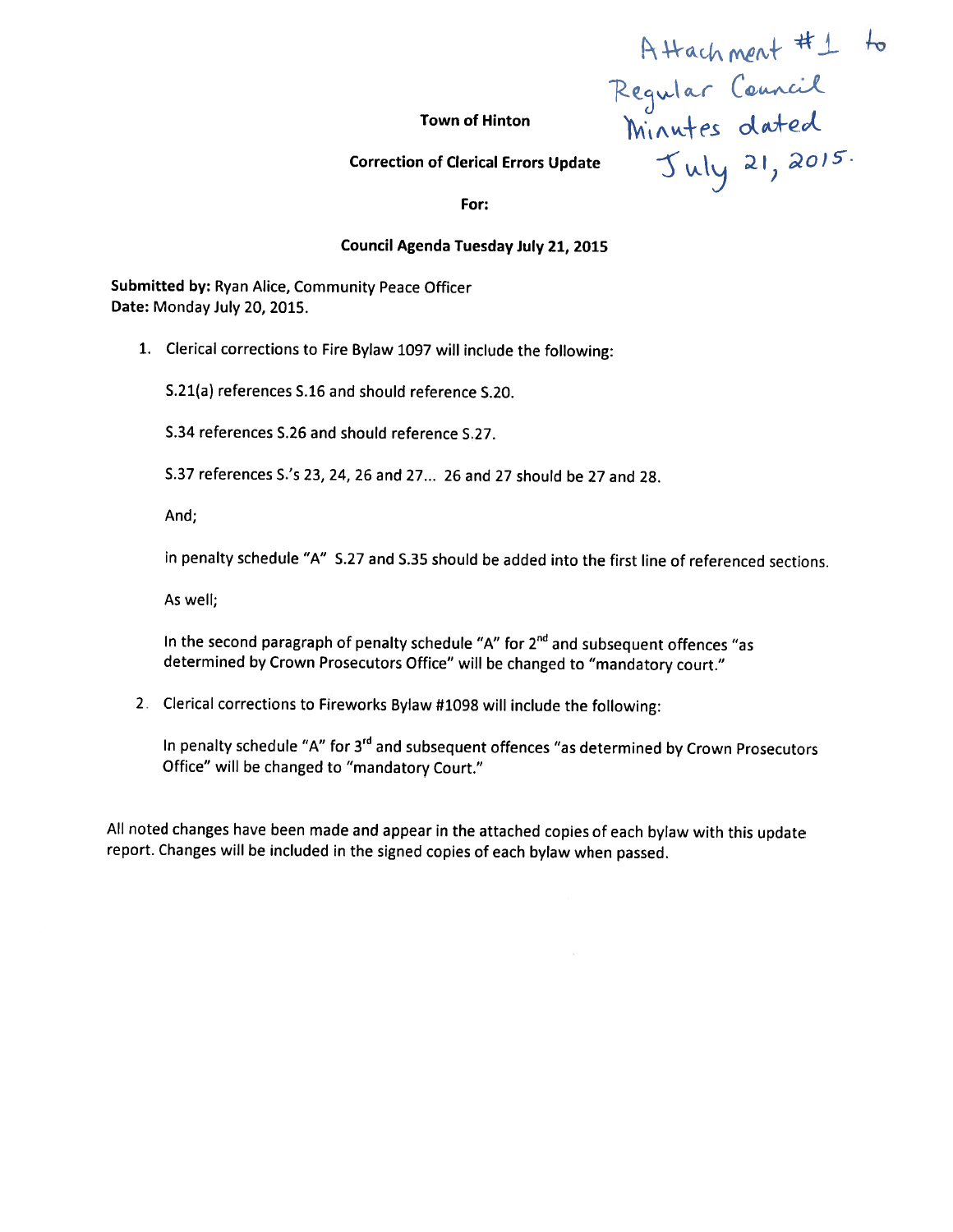

# BYLAW #1097  $\frac{1}{2}$  FUNTON  $\frac{1}{2}$  A BYLAW OF THE TOWN OF HINTON IN THE PROVINCE OF ALBERTA TO REGULATE SAFETY, HEALTH, WELFARE AND PROTECTION OF PEOPLE AND PROPERTY IN THE TOWN OF HINTON

WHEREAS the Municipal Government Act, Chapter M-26, R.S.A. 2000 and amendments thereto, provides for the regulation, safety, health, welfare and protection of people and property;

AND WHEREAS it is deemed necessary to implement and enforce regulations and controls regarding such:

NOW THEREFORE the Municipal Council of Hinton, Alberta, in session duly assembled enacts as follows:

1. That this Bylaw be cited as "The Fire Bylaw".

## **DEFINITIONS**

- 2. In this Bylaw, unless the context otherwise states:
- a) "Apparatus" shall mean any Fire Department vehicle, or where applicable any other vehicle in use when dealing with an incident or emergency.
- b) "Council" means the Municipal Council of Hinton, Alberta;
- c) "Direction" shall mean <sup>a</sup> verbal or written direction to remedy <sup>a</sup> contravention of this bylaw, an unsafe occurrence with respec<sup>t</sup> to this bylaw or an emergency.
- d) "Emergency" shall mean any situation in which there is imminent danger to public safety or of serious harm to property.
- e) "Equipment" shall mean any tool, contrivances, devices or materials used by the Fire Department to combat and incident or emergency.
- f) "Fire Chief' shall mean <sup>a</sup> member appointed as head of the Fire Department.
- g) "Fire Protection" shall mean all aspects of fire safety including but not limited to fire prevention, fire fighting or suppression, pre-fire <sup>p</sup>lanning, fire investigation, public education and information, training or other staff development and advising.
- h) "Fire Department" shall mean the Town of Hinton Fire Rescue & Bylaw Services Department, it's Chief Officers, Officers and members and suppor<sup>t</sup> staff.
- i) "Highway" means any thoroughfare, street, road, trail, avenue, parkway, driveway, viaduct, lane, alley, square, bridge, causeway, trestle way, or other place or any part of any of them, whether publicly or privately owned, that the public is ordinarily entitled or permitted to use for the passage or parking of vehicles and includes:
	- (i) <sup>a</sup> sidewalk, including <sup>a</sup> boulevard adjacent to the sidewalk;
	- (ii) if <sup>a</sup> ditch lies adjacent to and parallel with the roadway, the ditch; and
	- (iii) if <sup>a</sup> highway right of way is contained between fences or between <sup>a</sup> fence and one side of the roadway, all the land between the fence and the edge of the roadway, as the case may be.
- j) "Incident" shall mean any call for service by the Fire Department in which there may be immediate or possible risk of injury or damage to any person or property as designated by the Fire Chief or his designate in charge and shall include any "Emergency".
- k) "Member" shall mean any person that is <sup>a</sup> duly appointed member of the Fire Department whether full time, paid-on call or volunteer.
- I) "Outdoor Recreational Fire" shall mean an outdoor fire used for recreational purposes within an approve<sup>d</sup> fire <sup>p</sup>it or device to which <sup>a</sup> permit has been issued by the Fire Department.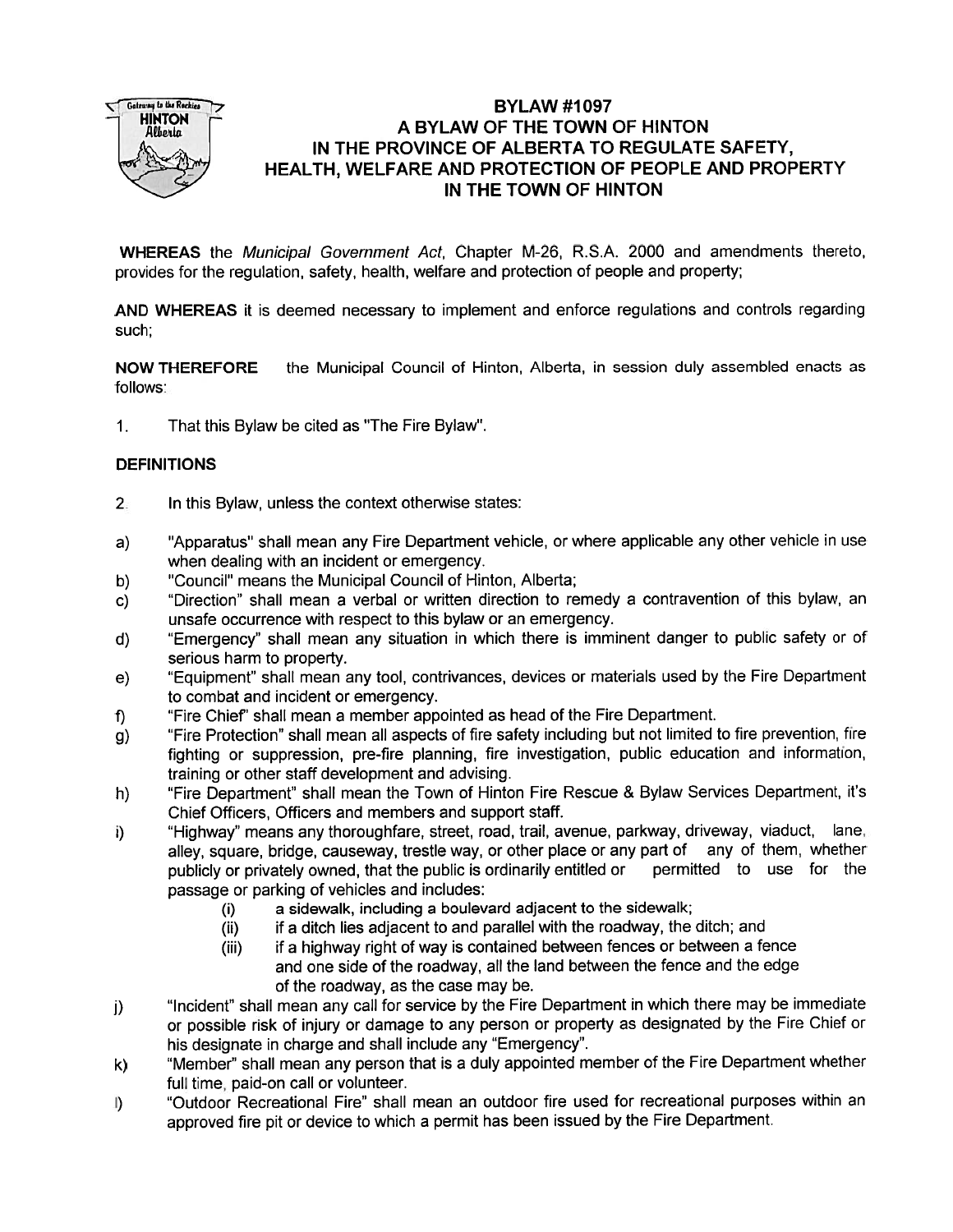- m) "Owner' shall mean <sup>a</sup> person having the powers and authority of ownership over <sup>a</sup> property and is the registered owner of the property under the Land Titles Act;
- n) 'Peace Officer" shall mean <sup>a</sup> Community Peace Officer, Bylaw Enforcement Officer, <sup>a</sup> member of the R.C.M.P and for the purposes of enforcing the provisions of this bylaw the Fire Chief, Deputy Fire Chief, Fire Prevention Officer or their designate.
- o) "Permit" shall be <sup>a</sup> permit issued by the Fire Chief or his designate for any type of burning within the Town of Hinton limits.
- p) "Permitted Outdoor Fire" shall mean an outdoor fire not considered an outdoor recreational fire and authorized by permit through the Hinton Fire Department and may include, but is not limited to brush piles, open burns and burn barrels.
- q) "Person" shall mean <sup>a</sup> company, corporation, owner, partnership, firm, association, society or party;
- r) "Property" shall mean lands or buildings, premises or structures and shall include <sup>a</sup> dwelling:
- s) "Refuse" shall mean rejected or worthless matter or debris, rubbish or trash and shall include prohibited waste as defined in the Town Refuse Bylaw as amended from time to time:
- t) "Seasoned Firewood" shall mean untreated wood that has been air dried for <sup>a</sup> minimum of six (6) months including summer months and has <sup>a</sup> moisture content of 25% or less and shall include wood pellets.
- u) "Town" shall mean the Town, City or Municipality of Hinton, Alberta;
- v) "Vehicle" shall mean <sup>a</sup> device in, on or by which <sup>a</sup> person or thing may be transported or drawn on <sup>a</sup> highway and includes <sup>a</sup> combination of vehicles but does not include <sup>a</sup> mobility aid. For the purposes of this bylaw "Vehicle" shall include any Off highway Vehicle as defined by the Traffic Safety Act of Alberta which may be amended from time to time.
- w) "Wood Burning Appliance" shall mean a fireplace, fireplace insert, wood stove, heater, burner, boiler, furnace, masonry heater, pellet stove or similar device;

# **SEVERABILITY**

3. It is declared notwithstanding that any section or sections of this Bylaw or parts thereof, may be found by any court to be bad or illegal or beyond the power of the Council to enact, such section or sections or parts thereof shall be deemed to be severable and that all other sections or parts of this Bylaw are independent of one another and enacted as such.

## FIRE DEPARTMENT OPERATIONS

- 4. The Fire Chief may appoint other Officers of the Fire Department to act as Fire Chief on his behalf.
- <sup>5</sup> Members and Officers may be appointed to the Fire Department as the Fire Chief deems necessary.
- 6. The limits of the jurisdiction of the Fire Department will extend to the boundaries of the Town of Hinton, and no par<sup>t</sup> of the fire apparatus shall be used beyond the limits of the Municipality. However, upon <sup>a</sup> reques<sup>t</sup> being made of the Fire Department for use of the fire equipment, apparatus and manpower outside of the limits of the Municipality, or in accordance with any existing MOU with another Organization, Municipality or Government Agency the Fire Chief or his designate shall have authority to authorize such use as deemed necessary. At all times regardless of existing MOU's or requests the Fire Chief or his designate shall ensure the Town of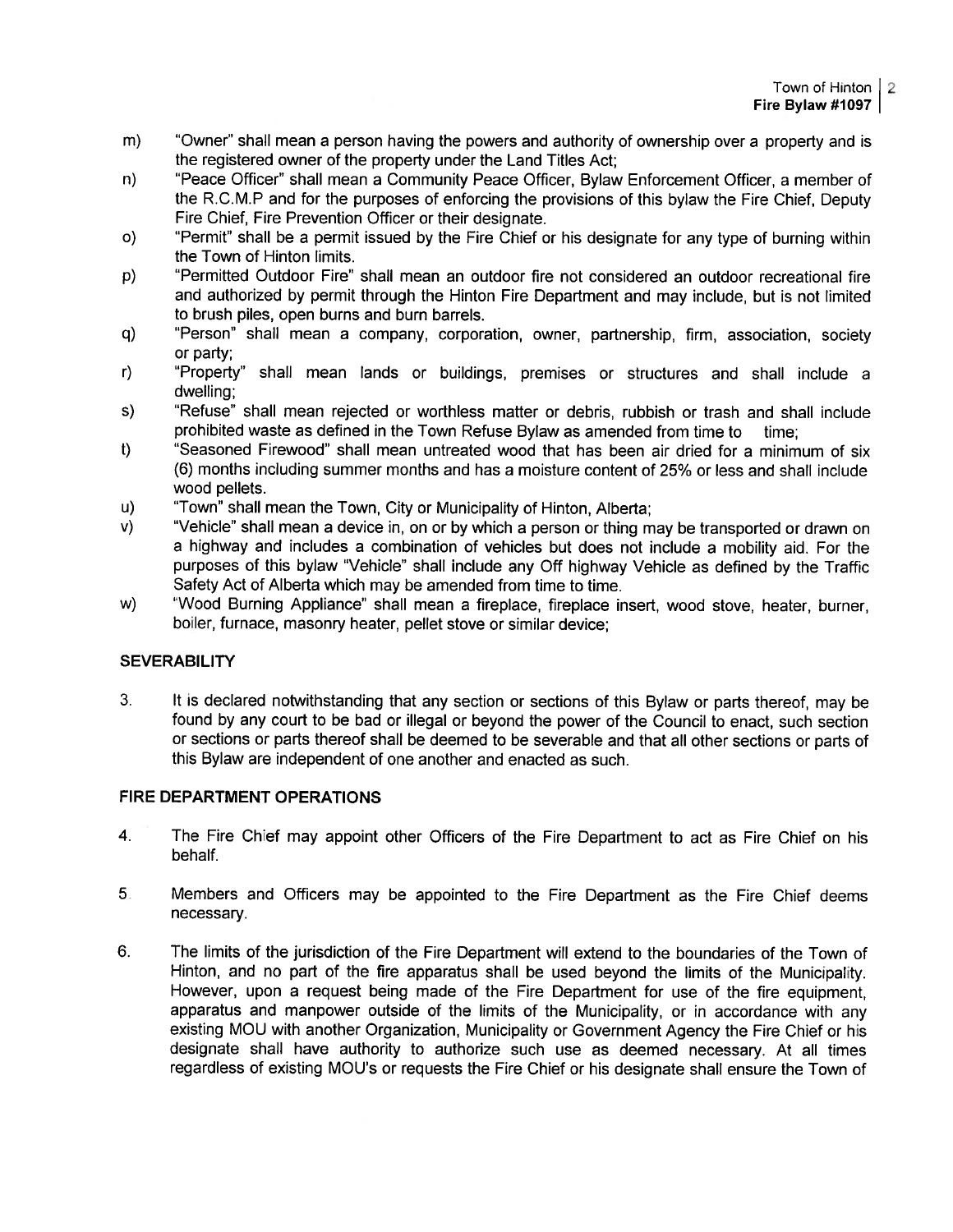Hinton maintains sufficient and adequate fire protection coverage in the form of apparatus, equipment and manpower.

- 7. The Fire Chief has complete responsibility and authority over the Fire Department, subject to the direction of Council, and shall be responsible for all fire protection activities including. hut not limited to rescue, fire suppression, pre-fire planning, fire prevention and education and other incidents or emergencies as they may occur.
- 6. The Fire Chief may establish rules, regulations, policies and committees necessary for the proper organization of the Fire Department including but not limited to:
	- (a) Use, care and protection of Fire Department property.
	- (b) The conduct and discipline of Officer's and Members and;
	- (c) Efficient operations of the Fire Department.
- 9. The Fire Chief or his designate shall have complete control, direction and managemen<sup>t</sup> of any Fire Department apparatus, equipment or manpower assigned to an incident.
- 10. Where <sup>a</sup> Member is in charge of an incident he shall continue to act as such until relieved by an Officer of <sup>a</sup> higher rank.
- 11. The Fire Chief or his designate shall take responsibility for all fire protection matters including the enforcement of the Safety Codes Act and its Regulations as amended from time to time.
- 12. The Fire Chief shall repor<sup>t</sup> to the Town Manager or their designate, and be responsible to Council for the operations of the Fire Department or for any other matter as designated by Council.
- 13. Officer and Members shall carry out the duties and responsibilities of the Fire Department as directed by the Fire Chief.
- <sup>14</sup> The Fire Chief or his designate in charge at an incident is empowere<sup>d</sup> to cause <sup>a</sup> building, structure or thing to be pulled down, demolished or otherwise removed if he deems it necessary to preven<sup>t</sup> the spread of fire to other buildings, structures or things.
- 15. The Fire Chief or his designate in charge at an incident is empowere<sup>d</sup> to enter any premises or property where an incident is occurring or has occurred and to cause any Member, apparatus or equipment to entre said premises or property as deemed necessary to control and mitigate the incident.
- 16. The Fire Chief or his designate in charge at an incident is empowere<sup>d</sup> to entre, pass through or over buildings or property adjacent to an incident and to cause any member, apparatus, equipment or any other person or thing assisting as necessary to entre, pass through or over buildings or property to gain access to the incident or to protect any other persons or property as he deems fit.
- 17. The Fire Chief or his designate at an incident may obtain assistance from any other Official of the Municipality as he deems necessary in the discharge of his duties under this bylaw.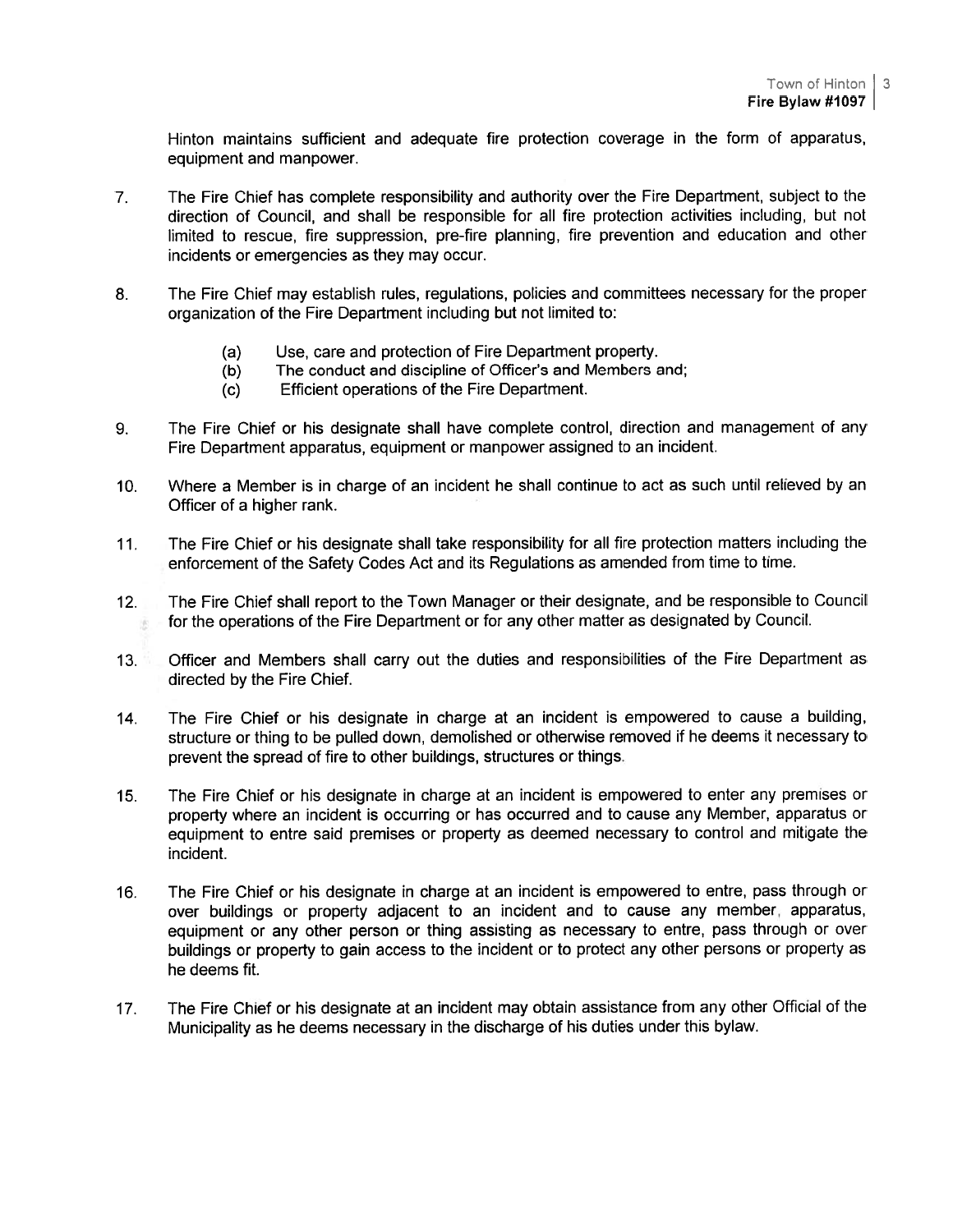- 18. The Fire Chief or his designate in charge of an incident or emergency is empowered to take whatever actions or measures are necessary to eliminate the incident or emergency. This may include but is not limited to the commandeering of privately owned equipment and services.
- 19. A person who;
	- (a) receives an oral or written order under this section requiring the person to provide labour, services, equipment or materials must comply with the order;
	- (b) who provides labour, services, equipment or materials under this section who did not cause the incident or emergency is entitled to reasonable remuneration from the Municipality:
	- (c) causes the incident or emergency is liable for the expenses and costs of the actions or measures taken, including the remuneration referred to in subsection (b) as an amount owing to the Municipality and may include any fines or penalties prescribed by this or any other bylaw, Act or Regulation as may be applicable.
- 20. The Fire Chief or his designate in charge at an incident is empowere<sup>d</sup> to establish boundaries or limits and keep persons from entering the area within the prescribed boundaries.
- 21. No person at or near an incident shall;
	- (a) enter the boundaries or limits of an area prescribed in accordance with Section 20 unless they have been authorized to entre by the Fire Chief or his designate in charge.
	- (b) stop or par<sup>k</sup> any vehicle at or near any fire, accident, or emergency scene.
	- (c) impede, obstruct or hinder any Member of the Fire Department or any other member of any agency or organization or any person called upon to assist at the incident by the Fire Chief or his designate in charge.
	- (d) drive <sup>a</sup> vehicle over any equipment without expresse<sup>d</sup> permission from the Fire Chief or his designate in charge.
	- (e) tamper with, damage, destroy or otherwise interfere with any apparatus or equipment in use at or near an incident.
- 22. <sup>A</sup> Peace Officer may at his discretion or at the direction for the Fire Chief or his designate in charge at an incident, enforce the provisions of Section 21. This may include but is not limited to the removal of any person or vehicle that may be found in contravention of Section 21.

## PERMITTED OUTDOOR FIRE (OPEN AIR FIRES)

- 23. No person shall conduct open burning within the limits of the Town of Hinton unless he or she has obtained <sup>a</sup> permit from the Fire Chief or his designate. Permitted outdoor fires (open air fires) do not include barbecues, recreational outdoor fire <sup>p</sup>its or wood burning appliances.
- 24. Any person conducting <sup>a</sup> permitted outdoor fire must;
	- (a) keep <sup>a</sup> copy of the permit on site;
	- (b) produce <sup>a</sup> copy of the permit upon reques<sup>t</sup> to any Peace Officer or Fire Department Member upon request;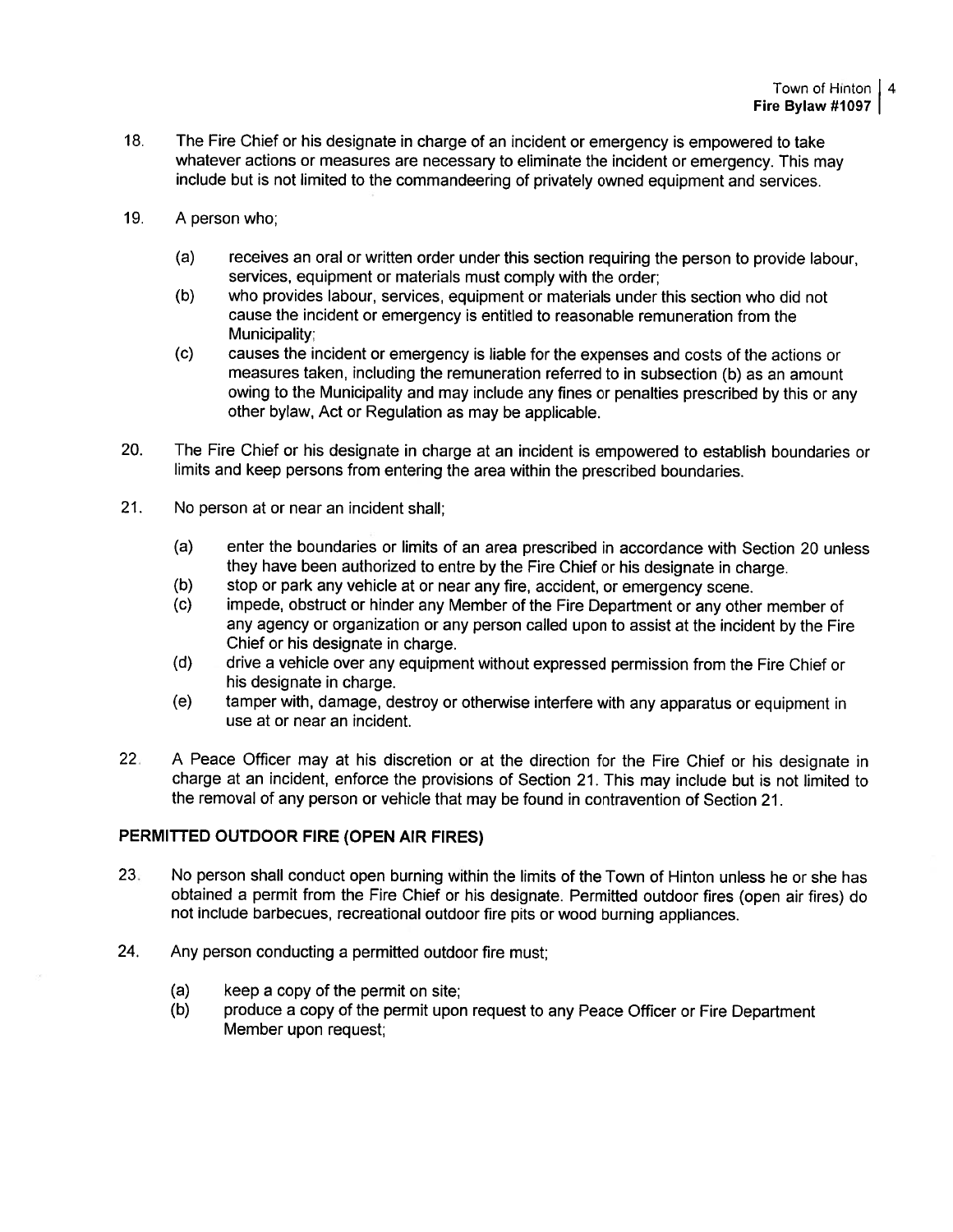- (c) obey all conditions of the permit which may include but is not limited to the size of the burn, what materials may be burned, wind speed restrictions, fire fighting equipment requirements and any other condition deemed reasonable by the permit issuer;
- (d) subsequent to subsection (c) <sup>a</sup> permitted outdoor fire will not exceed <sup>a</sup> size of 2m by 2m;
- (e) immediately cease and extinguish all burning if any condition of the permit changes. If permit conditions change the permit holder must contact the Fire Department for re inspection;
- (f) at the direction of any Peace Officer, the Fire Chief or his designate immediately and completely extinguish the fire.
- 25. Any person responsible for an open air fire whether by permit or not is wholly responsible for any damages, loss, injury or death that may occur as <sup>a</sup> result of the burning. As well as any expenses or costs associated with extinguishing the fire or any other fire caused by the open burn.
- 26. <sup>A</sup> Peace Officer, the Fire Chief, Deputy Fire Chief, Fire Prevention Officer or his designate may at any time immediately revoke <sup>a</sup> permit issued under Section <sup>23</sup> of this bylaw if reasonable and probable grounds exist to do so. Any person continuing to burn after <sup>a</sup> permit has been revoked will be considered to be in contravention of this bylaw and subject to penalties as such.

# OUTDOOR RECREATIONAL FIRE

- 27. No person shall maintain an outdoor recreational fire unless the fire is contained within an approved fire <sup>p</sup>it and <sup>a</sup> permit has been issued by the Fire Chief or his designate.
- 28. Approved fire <sup>p</sup>its shall be inspected by the Fire Chief or his designate and shall be;
	- (a) at <sup>a</sup> minimum of three (3) meters from any building, structure, fence, trees or shrubs or any other combustible material;
	- (b) No more than one (1) meter wide;
	- (c) Made of <sup>a</sup> non-combustible material such as brick, concrete or heavy gauge metal;
	- (d) Covered with <sup>a</sup> mesh screen made of non-combustible material designed to preven<sup>t</sup> the spread of sparks with openings no larger than <sup>1</sup> .25 centimetres.
- 29. Outdoor recreational fire <sup>p</sup>it permits shall be issued by the Fire Chief or his designate and shall be valid for the duration of the permit holder's residency at the location named on the permit. Changes to the fire <sup>p</sup>it or in ownership of the property shall require <sup>a</sup> re-inspection of the fire <sup>p</sup>it and property. An outdoor recreational fire permit shall not be issued to <sup>a</sup> tenant of any property without the expresse<sup>d</sup> permission of the land owner. Any changes made from the permit to the conditions of the outdoor recreational fire location will immediately cause the permit to become invalid.
- 30. No person shall burn in an outdoor recreational fire any refuse.
- 31. <sup>A</sup> person shall only burn seasoned firewood in an outdoor recreational fire.
- 32. Any person responsible for an outdoor recreational fire whether by permit or not is wholly responsible for any damages, loss, injury or death that may occur as <sup>a</sup> result of the burning. As well as any expenses or costs associated with extinguishing the fire or any other fire caused.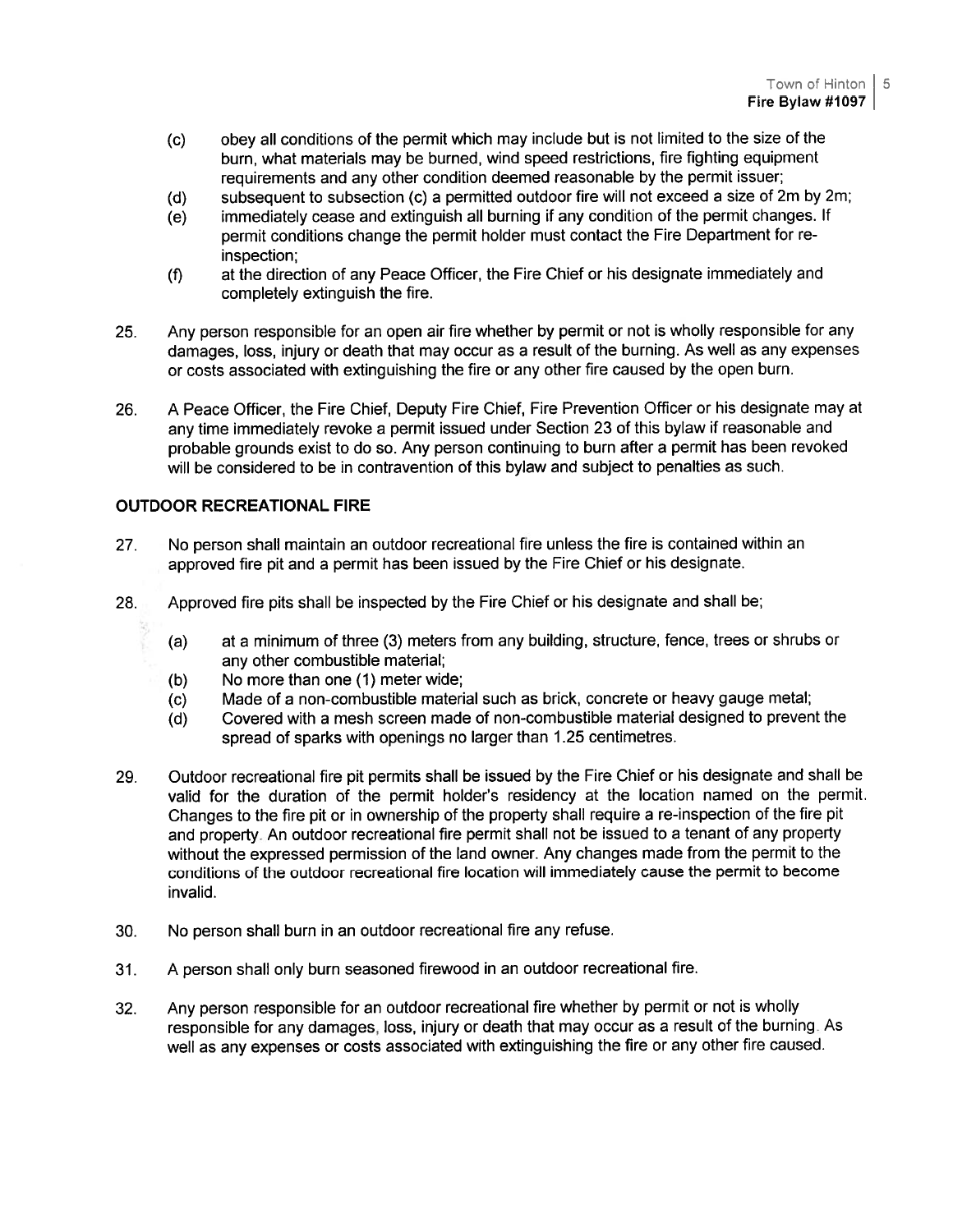- 33. Any person responsible for an outdoor recreational fire must upon reques<sup>t</sup> produce to any Peace Officer, Fire Chief or his designate a copy of a permit issued by the Fire Department and valid for the location in which the fire is held.
- 34. <sup>A</sup> Peace Officer, the Fire Chief, Deputy Fire Chief, Fire Prevention Officer or his designate may at any time immediately revoke <sup>a</sup> <sup>a</sup> permit issued under Section <sup>27</sup> of this bylaw if reasonable and probable grounds exist to do so. Upon being revoked an outdoor recreational fire <sup>p</sup>it will be considered in contravention of the bylaw until such time <sup>a</sup> permit is granted again.
- 35. <sup>A</sup> Peace Officer, the Fire Chief, the Deputy Fire Chief, Fire Prevention Officer or his designate may order at any time if reasonable and probable grounds exist to do so, the removal of any outdoor recreational fire <sup>p</sup>it or container. Any person who refuses to comply with this order will be considered to be in contravention of this bylaw and may be subject to penalties as such.

## GENERAL PROHIBITIONS

- 36. No person shall;
	- (a) damage, destroy or tamper with Fire Department apparatus, equipment or property;<br>(b) obstruct, hinder or prevent any Member or person assisting any Member from or white
	- obstruct, hinder or prevent any Member or person assisting any Member from or while carrying out their duties imposed by this bylaw or as Directed by the Fire Chief or his designate;
	- (c) obstruct or otherwise interfere with any access roads, streets or approaches to any fire incident, fire hydrant, connections, <sup>p</sup>ipes, stand <sup>p</sup>ipes, sprinklers systems, cisterns or any other body of water or water delivery system designated for fire fighting purposes;
	- (d) falsely represen<sup>t</sup> himself as <sup>a</sup> Fire Department Member either verbally, by writing, or by displaying or wearing of any Fire Department badge, cap, button, insignia or other paraphernalia for the purposes of such false representation;
	- fe) permit or cause to permit <sup>a</sup> fire to be lit or maintained on any public land within the Town of Hinton unless done so within the confines of <sup>a</sup> Town of Hinton approved, installed and maintained fire pit or barbecue;
	- (f) under the age of eighteen (18) be considered <sup>a</sup> responsible or competent person in charge of <sup>a</sup> fire;
	- (g) cause, permit or engage in any activity likely to cause, or which does cause <sup>a</sup> fire;
	- (h) conduct groun<sup>d</sup> thawing activities within the Town of Hinton without first obtaining permission from the Fire Chief or his designate;
	- (i) allow <sup>a</sup> fire to burn in such <sup>a</sup> manner that it causes an immediate risk to health, safety and property;
	- (j) refuse to immediately extinguish any fire as directed by any Peace Officer, the Fire Chief or his designate;
	- (k) allow <sup>a</sup> fire to burn contrary to any fire advisories or bans implemented by the Fire Chief or his designate;
	- (I) Obstruct, interfere with or hinder <sup>a</sup> Peace Officer or any person who the Peace Officer may call upon to assist in the performance of his duties pursuan<sup>t</sup> to this bylaw.

## ENTRY FOR INSPECTION OR ENFORCEMENT

37. <sup>A</sup> Peace Officer, the Fire Chief, Deputy Fire Chief, Fire Prevention Officer or his designate may at any reasonable time entre onto <sup>a</sup> property, premises or <sup>p</sup>lace, not including <sup>a</sup> dwelling, to inspect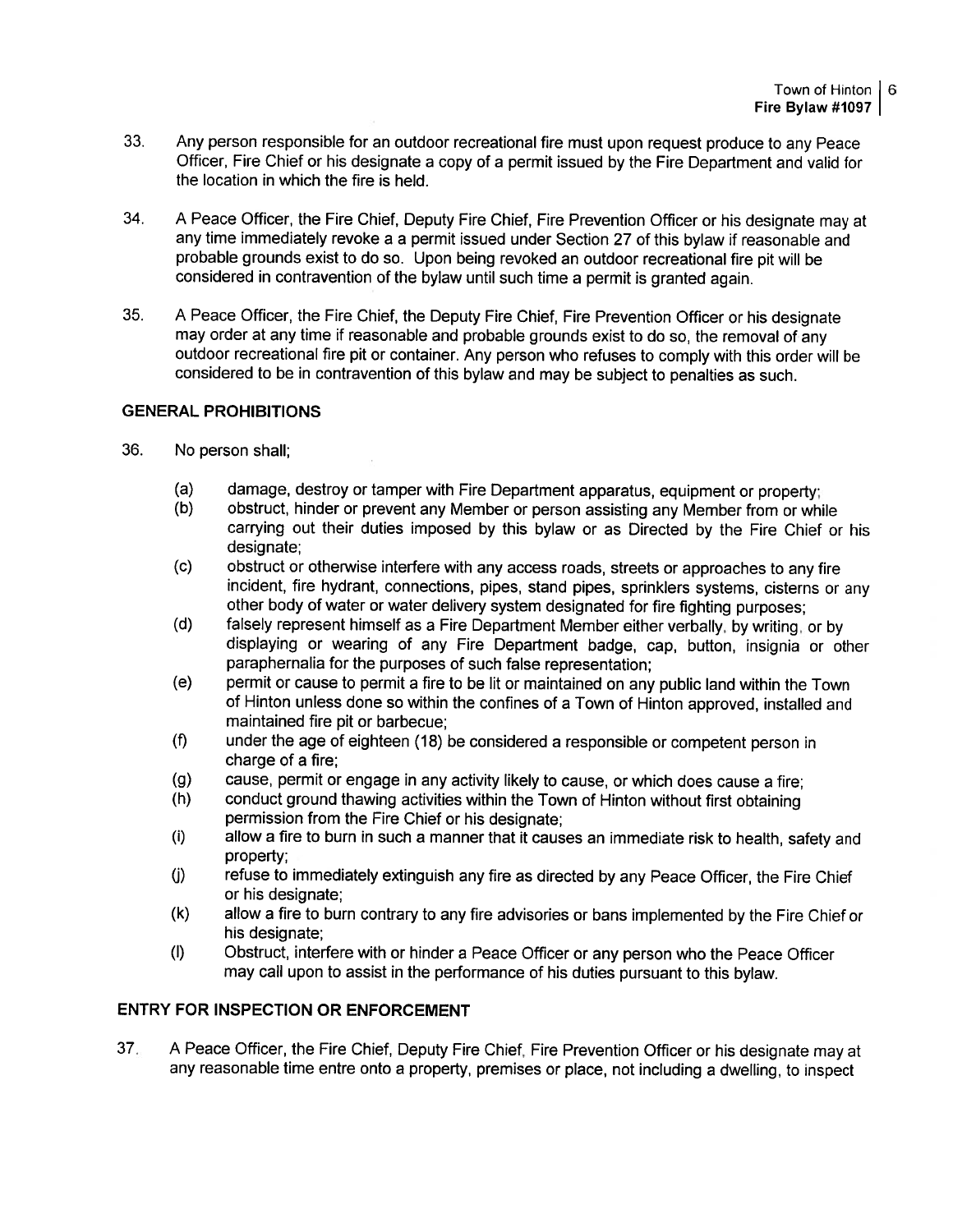that property, premises or place for compliance under Sections 23, 24, 27 and 28 of this bylaw. When possible reasonable notice will be given to the owner, tenant or person in control of the property, premises or place prior to entry.

38. A Peace Officer, the Fire Chief, Deputy Fire Chief, Fire Prevention Officer or his designate may at anytime entre onto <sup>a</sup> property, premises or <sup>p</sup>lace, not including <sup>a</sup> dwelling, were reasonable and probable grounds exists to believe that <sup>a</sup> contravention of this bylaw is occurring that is causing or is likely to cause risk, injury or damage to life or property. Nothing in this Section will prohibit, restrict or impede any reasonable or expected response by an emergency service within the Town of Hinton from entering <sup>a</sup> dwelling or any other property or premises during times of emergency or requests for assistance as found within any other Federal, Provincial or Municipal Act, Regulation or Bylaw.

#### FIRE DEPARTMENT SERVICE FEES

39. Fire Department service fees shall be charged accordingly as found in Schedule "B" of this Bylaw as amended from time to time.

#### FALSE ALARMS

40. Upon receipt of <sup>a</sup> second and any subsequent false alarms to any residence, business, structure, property or premises by the Fire Department shall result in <sup>a</sup> service fee charge as found in Schedule "B" of this Bylaw as amended from time to time.

# PENALTIES

- 41. Any person who contravenes any par<sup>t</sup> or fails to comply with any notice, order or permit issued pursuan<sup>t</sup> to this Bylaw may be charged with an offense and may be liable to <sup>a</sup> fine or penalty on summary conviction for <sup>a</sup> breach thereof, to <sup>a</sup> penalty not exceeding Two Thousand Five Hundred (\$2,500.00) Dollars, exclusive of costs and in case of non-paymen<sup>t</sup> of the penalty and costs of such breach, to punishment by imprisonment for any period not exceeding six (6) months.
- 42. Every person who violates any of the provisions of this Bylaw or who suffers or permits any act or thing to be done in contravention or in violation of any of the provisions of this Bylaw, who neglects to do or refrain from doing anything required to be done by any of the provisions of this Bylaw may be charged with an offence and liable to the penalties hereby imposed. Each day that <sup>a</sup> violation continues to exist shall constitute <sup>a</sup> separate offence.
- 43. <sup>A</sup> Peace Officer may, as he sees fit use his discretion to determine the enforcement action taken as warranted. Including the decision to serve upon <sup>a</sup> person <sup>a</sup> Municipal Offence Ticket, <sup>a</sup> Summons as found in Part 2 of the Provincial Offences Procedures Act or where necessary a verbal or written order or both penalty and order were deemed necessary. Where appropriate <sup>a</sup> Part 2 Summons will include <sup>a</sup> voluntary paymen<sup>t</sup> option in the amount as found in Schedule "A".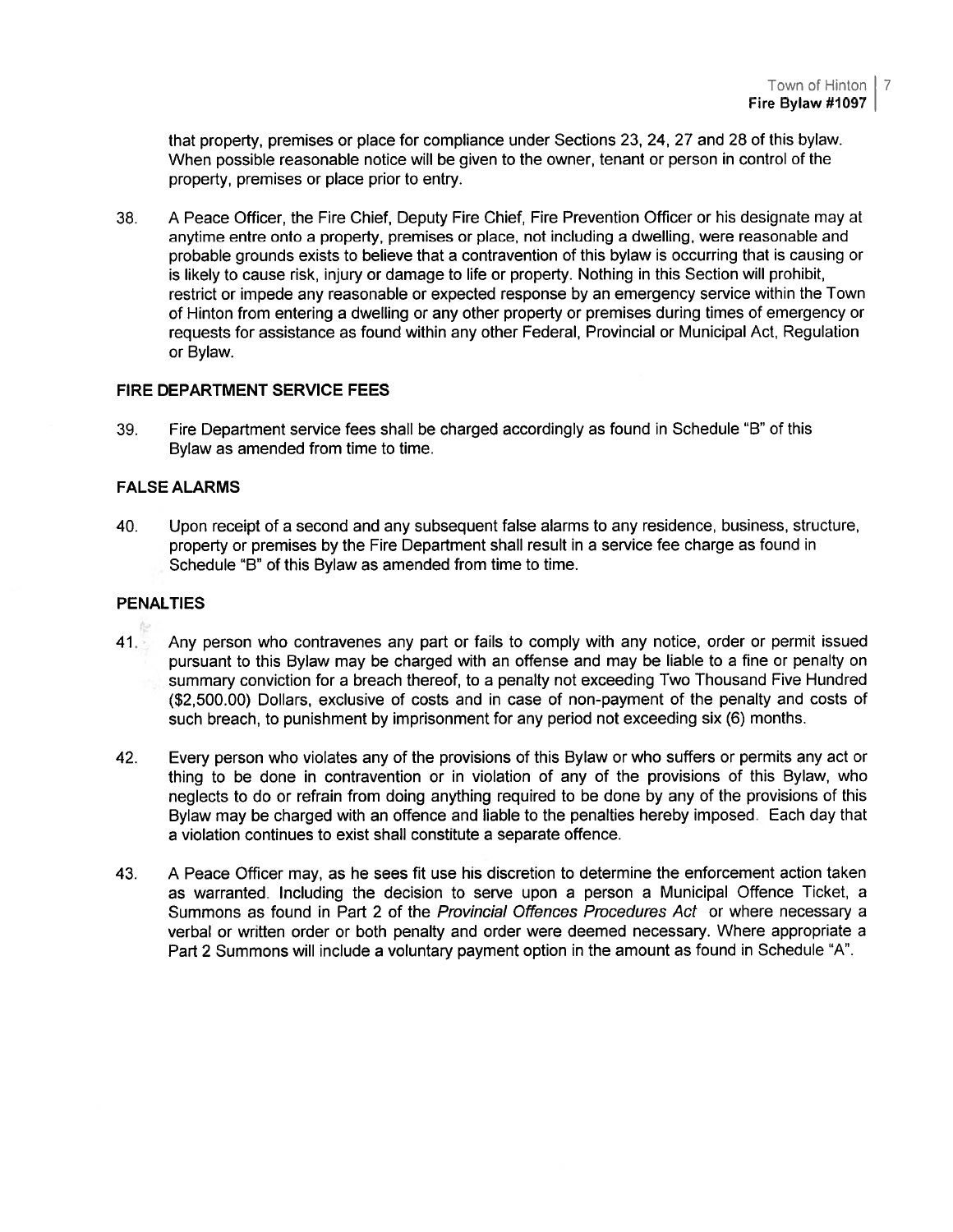#### OFFENCE TICKETS

- 44. Any Peace Officer may enforce the provisions of this Bylaw and may issue <sup>a</sup> municipal offence ticket to any person found to have committed <sup>a</sup> breach of the Bylaw. The municipal offence ticket shall state the alleged offence, Bylaw Number and voluntary paymen<sup>t</sup> option in the amount as found in Schedule "A".
- 45. An Offence Ticket may be issued by personally serving it upon the offender, by leaving it at the residence of the offender with <sup>a</sup> person who appears to be <sup>18</sup> years of age or older, by leaving it at the residence of the offender posted in <sup>a</sup> conspicuous <sup>p</sup>lace or by sending it by ordinary mail to the address of the offender.
- 46. The provisions of this section are an initial alternative to <sup>a</sup> summons under Section 36 of this Bylaw. If an Offence Ticket is issued and paymen<sup>t</sup> is not made within Thirty (30) days, an additional sum of \$10.00 shall be added to the appropriate fine indicated on the offence ticket. After the time limit for paymen<sup>t</sup> of the offence ticket, the Peace Officer may allow <sup>a</sup> further period of grace within the appropriate fine and the additional \$10.00 may be accepted. ICE TICKETS<br>Any Peace Officer may enforce the provisions of this Bylaticket to any person found to have committed a breach of the all state to alleged offence, Bylaw Number and volunt found in Schedule "A".<br>An Offence Tick ICE TICKETS<br>Any Peace Officer may enforce the provisions of this By<br>ticket to any person found to have committed a breach of<br>shall state the alleged offence, Bylaw Number and volu-<br>found in Schedue "A".<br>An Officnce Ticket
- 47. If <sup>a</sup> cheque is <sup>g</sup>iven in paymen<sup>t</sup> for an offence ticket, which results in non-sufficient funds, the offense for which the cheque was issued for shall remain in effect. In such cases, the town may apply <sup>a</sup> penalty fee on NSF cheques received by the Town.
- 48. After the time limit for paymen<sup>t</sup> of an offence ticket has passe<sup>d</sup> <sup>a</sup> Peace Officer may serve upon the offender <sup>a</sup> Part 2 Summons.
- 49. Bylaw #781 and amendments thereto and Bylaw #1025 and amendments thereto are hereby repealed.
- 50. This Bylaw shall come into effect on the date of the final passing thereof.

READ A FIRST TIME THIS DAY OF 2015.

MAYOR

DIRECTOR OF CORPORATE SERVICES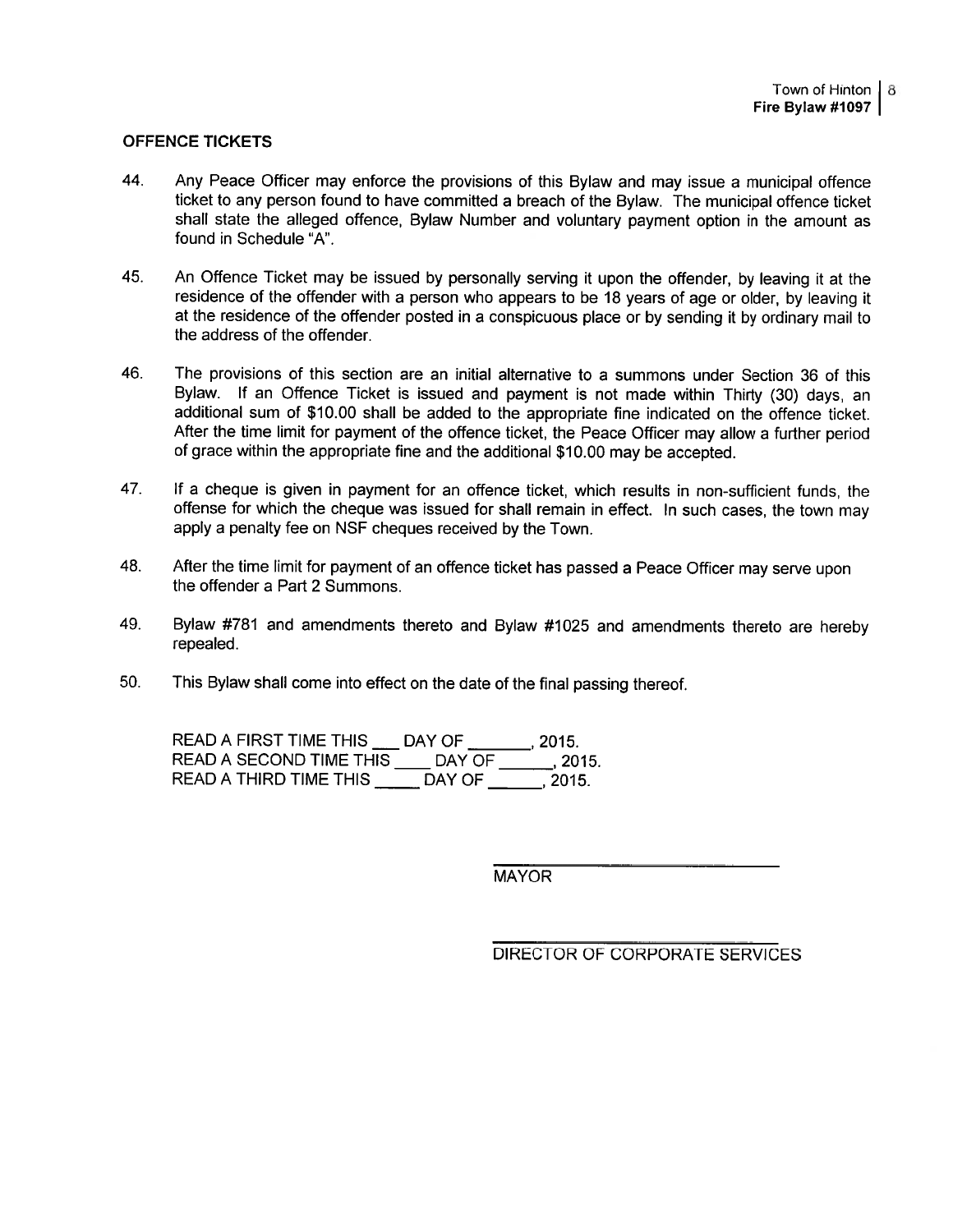## BYLAW 1097 SCHEDULE "A"

For an offence under Sections 21(a) (b) and (d), 23, 24, 26, 27, 30, 31, 35, 36(a)-(i) the following penalties shall apply:

1st Offence: \$250.00

2<sup>nd</sup> Offence: \$500.00

3<sup>rd</sup> and subsequent Offences: \$750.00

For an offence under Sections 19(a), 21(c) and (e), 36(j) (k) and (I) the following penalties shall apply:

1st Offence: \$750.00

 $2<sup>nd</sup>$  and subsequent offences: Mandatory court appearance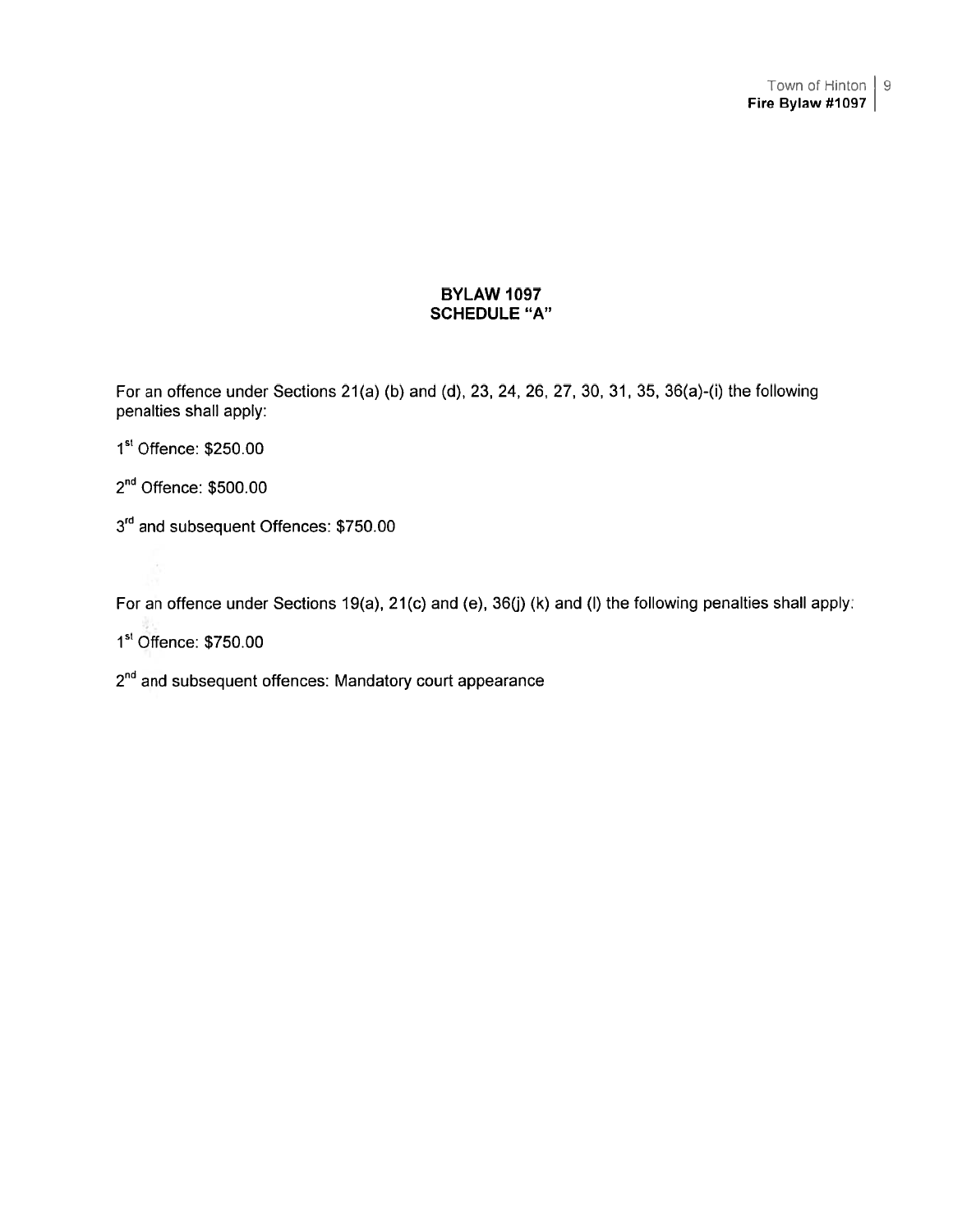# BYLAW 1097 SCHEDULE "B"

 $\mathcal{A}$ 

| <b>Item</b>           | <b>Requests for Compliance Certificates</b>                                                                                                                                               | <b>Fees</b>                                                                                                                                                                                                                                               |  |
|-----------------------|-------------------------------------------------------------------------------------------------------------------------------------------------------------------------------------------|-----------------------------------------------------------------------------------------------------------------------------------------------------------------------------------------------------------------------------------------------------------|--|
| 1                     | Development & Issuance of Alberta Fire Code Letters of Approval for<br>products or systems regulated by the Alberta Fire Code at the request of<br>the proponent of the product or system | \$100.00 application fee & \$100.00<br>per hour service fee after the 1 <sup>st</sup> hour                                                                                                                                                                |  |
| $\overline{2}$        | Development & Issuance of Alberta Fire Code Written Specific Rulings<br>requested by the owner or designer of a product, system or building<br>regulated by the Alberta Fire Code.        | \$10.00 application fee & \$100.00 per<br>hour service fee after the 1 <sup>st</sup> hour                                                                                                                                                                 |  |
| 3                     | Development & issuance of Written Responses to Alberta Fire Code<br>Inquiries requested by the owner or designer of a product, system, or<br>building regulated by the Alberta Fire Code. | \$100.00 application fee & \$100.00<br>per hour service fee after the 1 <sup>st</sup> hour                                                                                                                                                                |  |
| 4                     | Letters of Summary to lawyers and Insurance Companies for Fire<br>Investigation Information of Fire Safety Searches                                                                       | \$100.00 summary letter or search<br>report                                                                                                                                                                                                               |  |
| <b>Other Services</b> |                                                                                                                                                                                           |                                                                                                                                                                                                                                                           |  |
| 5                     | <b>Expert Witness Services - Civil Litigation</b>                                                                                                                                         | \$100.00 per hour to a maximum of<br>\$800.00 per day (minimum 1hour)<br>plus expenses                                                                                                                                                                    |  |
| 6                     | Fire Investigation & Inspection Services in Municipalities in Alberta                                                                                                                     | \$100.00 per hour plus contracted<br>expenses for services or equipment<br>necessary to complete the<br>investigation plus travel/living<br>expenses. (min. 1 hour)                                                                                       |  |
| $\overline{7}$        | Fire Investigation and Inspection Services to extra-Provincial & \$50.00 per<br>hour plus contracted Federal Jurisdictions or Out of Province                                             | \$100.00 per hour plus contracted<br>expenses for services or equipment<br>necessary to complete the<br>investigation plus travel expenses.<br>(min. 1 hour)                                                                                              |  |
| 8                     | Fire Department Training room rental fee                                                                                                                                                  | <b>For Profit/Commercial business</b><br>\$39.50/hr min 1.5 hrs or<br>\$200.00/day<br><b>Adult Non Profit groups</b><br>\$26.50/hr min 1.5 hrs or<br>\$132.50/day<br>Youth Non Profit groups<br>\$13.00/hr min 1.5 hrs \$65.00/day<br><b>GST Included</b> |  |
|                       | <b>Municipal Annual Commercial &amp; Industrial Inspections</b>                                                                                                                           |                                                                                                                                                                                                                                                           |  |
| 9                     | Annual Fire Prevention Inspections (as per QMP)                                                                                                                                           | \$100.00 per hour                                                                                                                                                                                                                                         |  |
| 10                    | ** Annual Fire Inspections - non-compliance requiring subsequent<br>inspection -                                                                                                          | an additional fee charged at twice the<br>fee noted above.                                                                                                                                                                                                |  |
| 11                    | Seminars, Courses and Presentations upon request                                                                                                                                          | \$100.00 per hour plus travel<br>expenses (min. 1 hour)                                                                                                                                                                                                   |  |
|                       |                                                                                                                                                                                           |                                                                                                                                                                                                                                                           |  |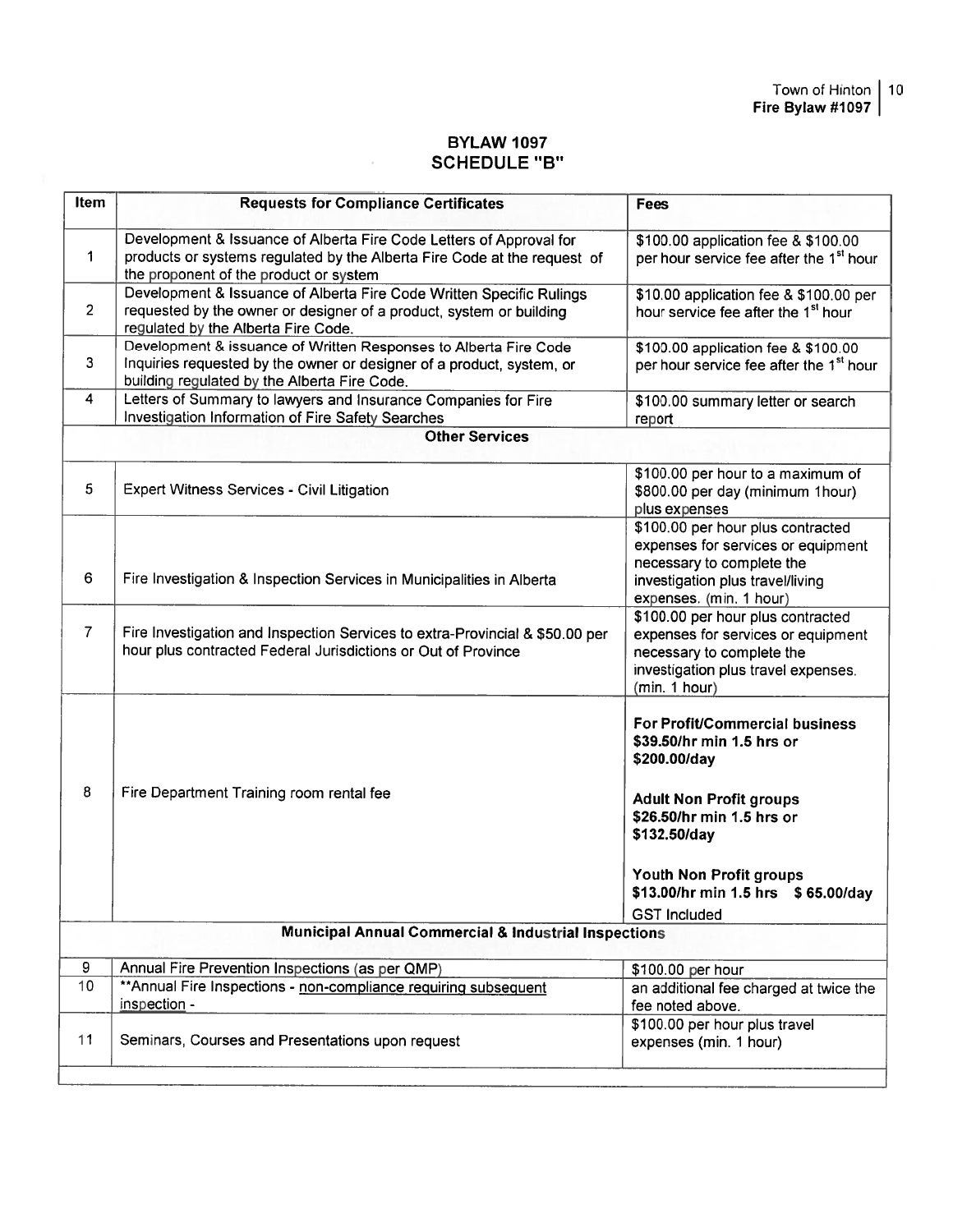| <b>Certificates/Permits</b> |                                                                                                                                                                            |                                                                                                    |  |
|-----------------------------|----------------------------------------------------------------------------------------------------------------------------------------------------------------------------|----------------------------------------------------------------------------------------------------|--|
| 12 <sup>2</sup>             | Occupant Load Calculations & Certificate Issuance                                                                                                                          | \$55.00 per certificate                                                                            |  |
| 13                          | Fire Works Handling/Discharge/Ignition/Display//Possession                                                                                                                 | \$50.00 per permit                                                                                 |  |
| 14                          | Permitted Outdoor Fire (open Air burn) Permit Issuance - (10 days<br>maximum)                                                                                              | \$50.00 per permit                                                                                 |  |
| 15 <sup>1</sup>             | Outdoor Recreational Fire Permit (1 time only fee)                                                                                                                         | \$25.00 per permit                                                                                 |  |
| 16                          | Fire Department Emergency response: Command Unit, Fire Pumper,<br>Tanker, Vehicle Rescue, Rapid Response, Off-road ATV Specialty Teams<br>IE: ice/swift water, cave rescue | \$600.00 per unit per hour including<br>crew / 180.00 per unit per hour for<br><b>Command Unit</b> |  |
| 17                          | Fire Service disposable materials                                                                                                                                          | At actual replacement cost                                                                         |  |
| 18                          | Response to repeat false alarms - 2nd & subsequent occurrences system<br>deficiency or mechanical faults of same circumstances in a<br>calendar year -                     | \$400.00/response                                                                                  |  |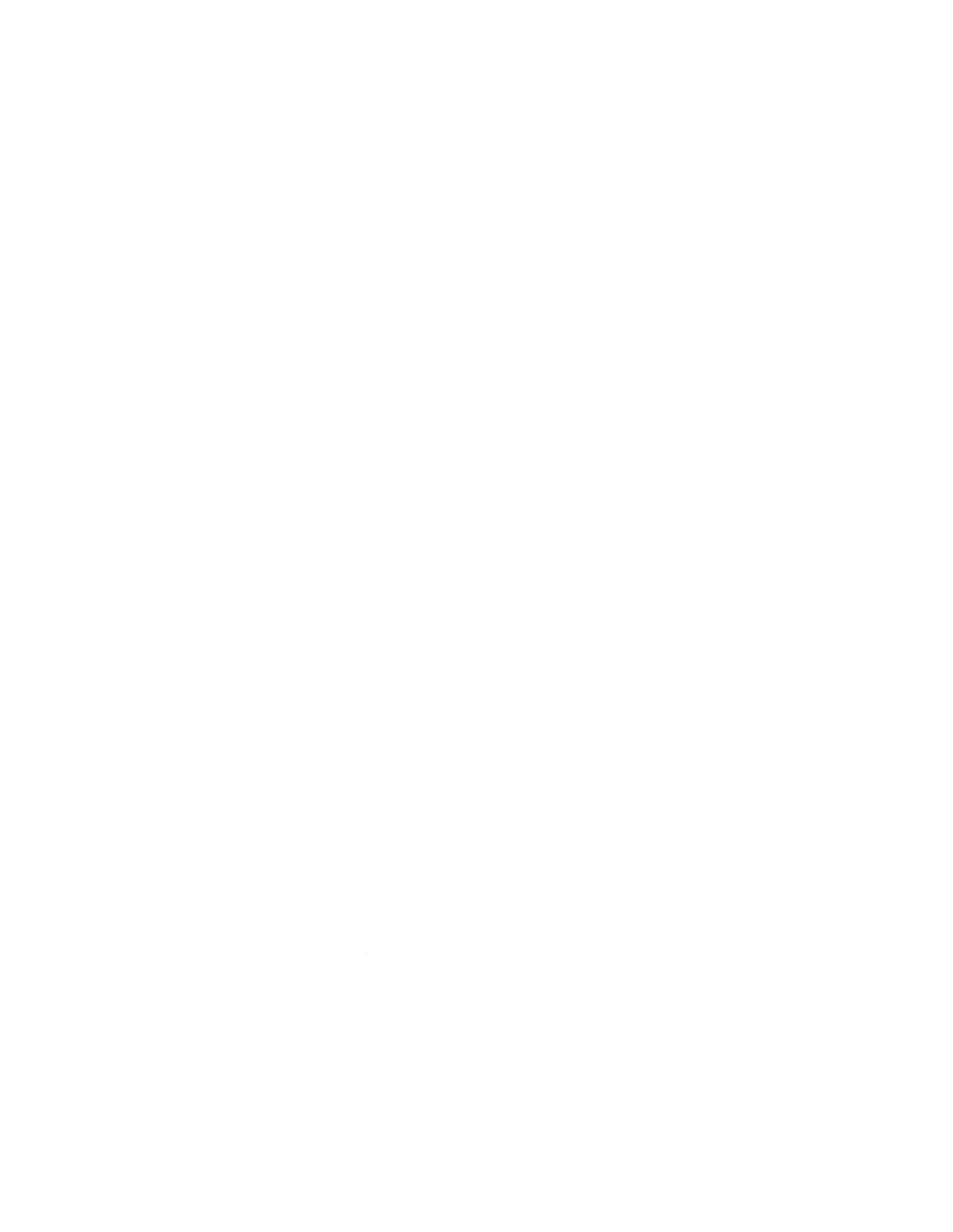

# TOWN OF HINTON  $HINTON$   $BYLAW #1098$ BYLAW OF THE TOWN OF HINTON IN THE PROVINCE OF ALBERTA TO REGULATE THE POSSESSION, SALE, STORAGE, PURCHASE AND DISCHARGE OF FIREWORKS

WHEREAS Section 7(a) of the Municipal Government Act, R.S.A. 2000, c. M-26, as amended, provides for municipalities to enact Bylaws for the safety, health and welfare of people and the protection of people and property.

AND WHEREAS Section 8(a) of the Municipal Government Act, R.S.A. 2000, c. M-26, as amended, provides for municipalities to enact Bylaws to regulate or prohibit.

AND WHEREAS Section 8(c) of the Municipal Government Act, R.S.A. 2000, c. M-26, as amended, provides for municipalities to enact Bylaws to provide for <sup>a</sup> system of licenses, permits or approvals.

AND WHEREAS The Council of the Town of Hinton recognizes that fireworks are explosive devices which are classified as Dangerous Goods under the Alberta Fire Code and which, when used improperly by untrained persons, can cause injury, damage, fire and death.

AND WHEREAS The Council of the Town of Hinton has determined that the sale, storage, purchase and discharge of fireworks by persons not in possession of <sup>a</sup> fireworks display supervisors card as noted above creates an unacceptable level of risk to life, health, safety and property.

AND WHEREAS The Town of Hinton wishes to enact <sup>a</sup> Bylaw for the purpose of prohibiting the possession, sale, storage, purchase and discharge of fireworks by any person not in possession of <sup>a</sup> valid fireworks display supervisor card issued pursuan<sup>t</sup> to the Explosives Act of Canada, and its Regulations, by the Government of Canada.

NOW THEREFORE the Municipal Council of the Town of Hinton in session duly assembled hereby enact as follows:

# 1. Title

This bylaw may be cited as the "Fireworks Prohibition Bylaw".

# 2. Definitions

The definitions in the following enactments, as amended, in order of precedence, shall be used for the purposes of interpreting this Bylaw and its application: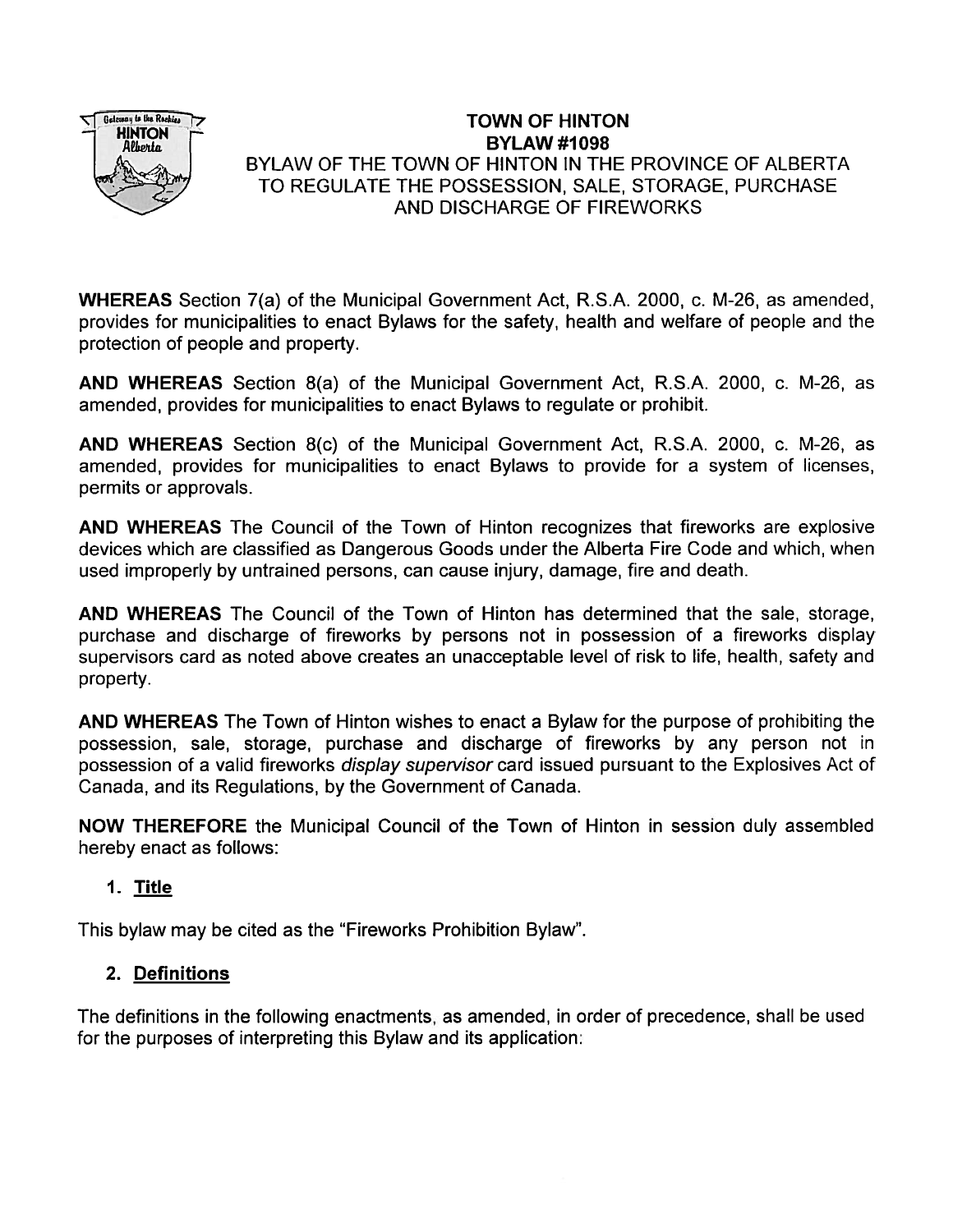1) Municipal Government Act (R.S.A. 2000, c. M-26) 2) Safety Codes Act (R.S.A. 2000, c. S-i) 3) Alberta Fire Code 4) Explosives Act (R.S.C. 1985, c. E-17)

For greater clarity in this bylaw:

- a) "Fire Chief" shall mean the Chief Officer of the Fire Department who is appointed by Council to manage and administer the Fire Department and includes his/her designate;
- b) "Firecracker" means small fireworks with entwined fuses used solely as noise makers and not for pyrotechnic effect, and without limitation includes bottle rockets and screechers;
- c) "Fireworks" includes both Low Hazard Fireworks and High Hazard Fireworks as defined herein;
- d) "High Hazard Fireworks" means manufactured goods intended to be used for pyrotechnic effects that are classified by the Canada Explosives Regulations as high hazard fireworks (Class 7.2.2) but does not include Firecrackers; For the purposes of this bylaw Special Effect Pyrotechnics will be included in this definition.
- e) "Low Hazard Fireworks" means manufactured goods intended to be used for pyrotechnic that are classified by the Canada Explosive Regulations as low hazard fireworks for recreation (Class7.2.1.) such as fireworks showers, fountains, golden rain, lawn lights, <sup>p</sup>inwheels, volcanoes and sparklers, but does not include Roman Candles;
- f) "Roman Candle" means <sup>a</sup> groun<sup>d</sup> level firework that is capable of projecting or discharging <sup>a</sup> charge or series of charges or pyrotechnical effects more than three (3) meters and which has a tube size of  $\frac{3}{4}$ " or less.
- g) "Peace Officer" means <sup>a</sup> Community Peace Officer, Bylaw Enforcement Officer or member of the RCMP or for the purposes of enforcing provisions of this bylaw the Fire Chief, Deputy Fire Chief, Fire Prevention Officer or their designate. <sup>A</sup> Safety Codes Officer in the Fire Discipline may also be considered <sup>a</sup> Peace Officer for the purposes of this bylaw.
- h) "Display Supervisor or Pyrotechnician" means <sup>a</sup> person holding <sup>a</sup> valid certificate as such through Natural Resources Canada Explosives Regulatory Division.

# 3. Prohibitions and Regulations

1. No person shall wholesale, display for sale, offer for sale, sell, possess or store any fireworks within the Town of Hinton.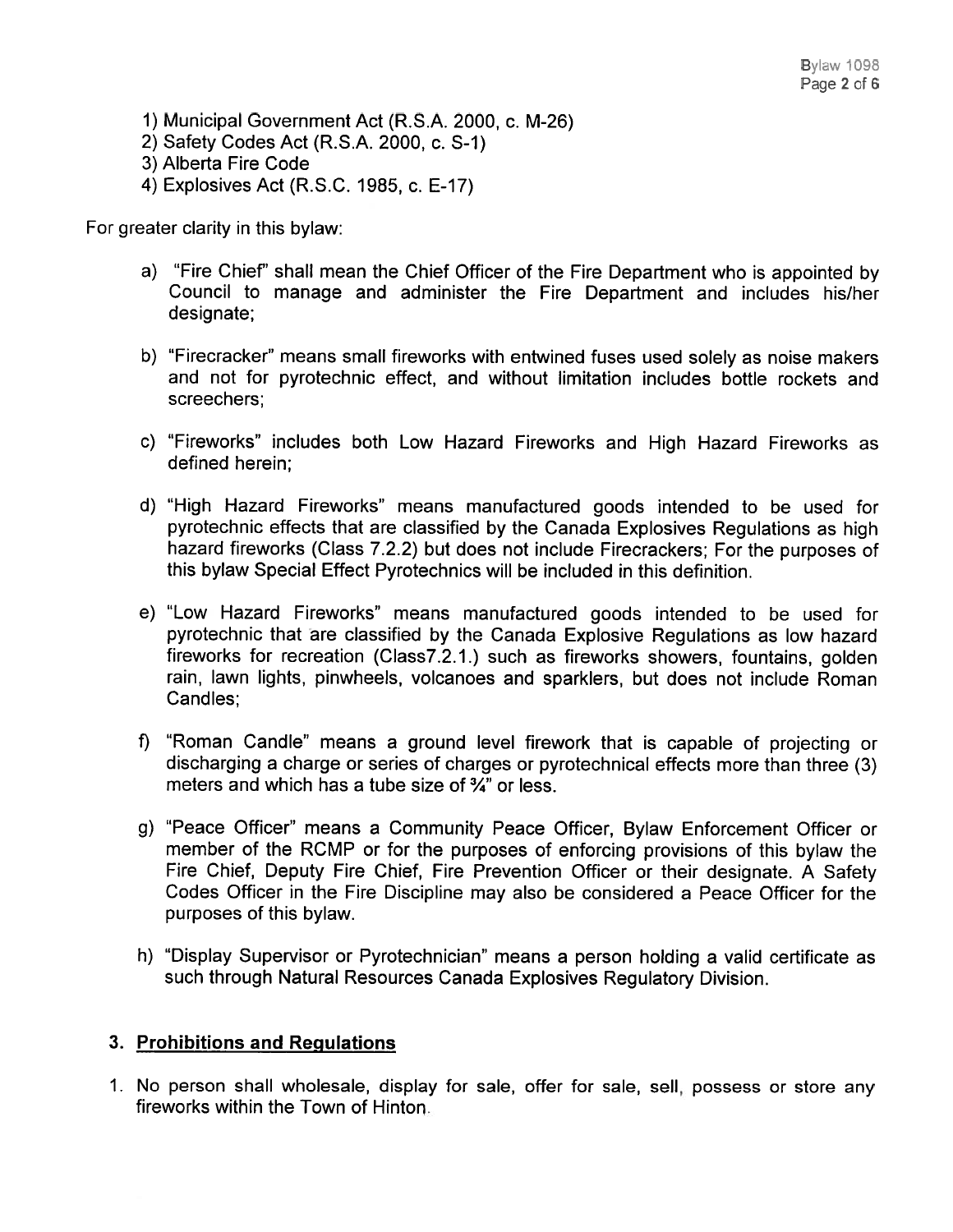- 2. No person shall wholesale, display for sale, offer for sale, sell, possess or store any Roman Candles within the Town of Hinton.
- 3. No person shall wholesale, display for sale, offer for sale, sell, possess or store any Firecrackers within the Town of Hinton
- 4. No person, may obtain, purchase, set off, discharge or otherwise handle fireworks within the Town of Hinton without the written permission of the Town of Hinton Fire Rescue Department.
- 5. No person, may obtain, purchase, set off, discharge or otherwise handle Roman Candles within the Town of Hinton.
- 6. No person shall sell fireworks to any person.
- 7. No person shall obstruct, interfere with or hinder <sup>a</sup> Peace Officer or any person who the Peace Officer may call upon to assist in the performance of his duties pursuan<sup>t</sup> to this bylaw.
- 8. No person shall handle, set up, set off, fire, discharge or energize <sup>a</sup> pyrotechnics display in the Town of Hinton without the written permission of the Fire Department. Any Person wishing to obtain written permission from the Fire Chief or his designate must hold <sup>a</sup> valid Fireworks Operator Certificate as <sup>a</sup> Display Supervisor or Pyrotechnician from Natural Resources Canada Explosives Regulatory Division.
- 8. A certified Display Supervisor or <sup>a</sup> Pyrotechnician, may conduct <sup>a</sup> show after receiving permission to do so in writing from the Fire Chief or his designate.
- 9. A Display Supervisor or Pyrotechnician will apply in writing, <sup>a</sup> minimum of 28 Calendar days prior to an event, to the Fire Department for <sup>a</sup> written letter of permission to conduct <sup>a</sup> display or show. The application in writing will cover all the information required by the Explosives Act and the Alberta Fire Code. It will include, but not be limited to:
	- a) Date, time and location of the proposed event,
	- b) Names, addresses and certification numbers of all display supervisors or pyro technicians and assistants participating in the show,
	- c) The name of the sponsor or purchaser of the event,
	- d) A full description of the planned event and <sup>a</sup> list of all materials to be fired, detonated, burnt or energized during the event,
	- e) The emergency plan for the event,
	- f) Verification of liability insurance, in an amount acceptable to the Town of Hinton,
	- g) Payment of the designated application fee, and
	- h) Any other information deemed necessary by the Town of Hinton or the Fire Chief.
- 10. The Fire Chief may choose to issue to <sup>a</sup> Display Supervisor or Pyrotechnician, written permission for <sup>a</sup> show or display to take place.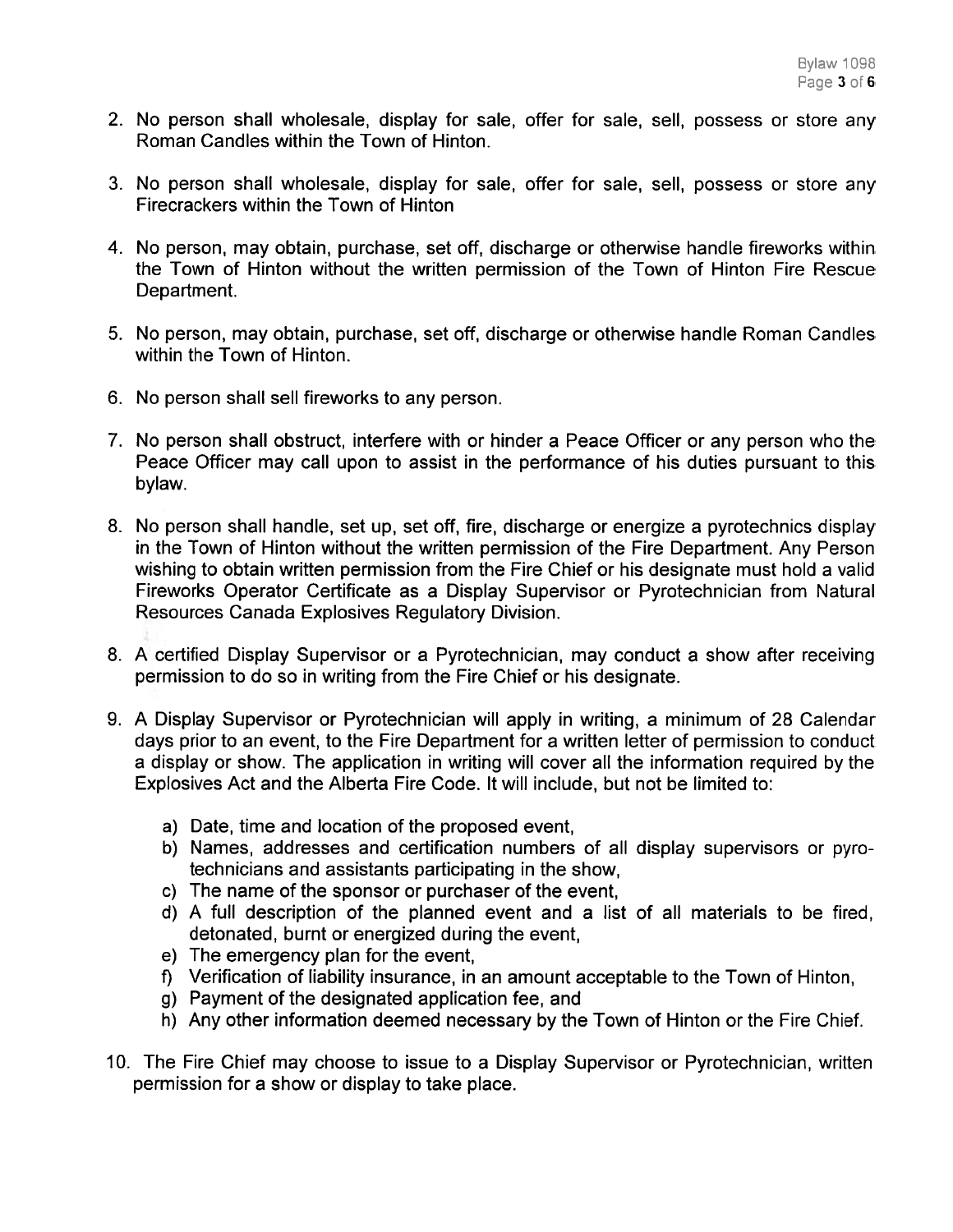- 11. The Fire Chief may choose not to issue written permission to anyone for a display or show if, in their opinion, such <sup>a</sup> display or show may create <sup>a</sup> risk to life, safety or property.
- 12.The Fire Chief may attach any terms and conditions in <sup>a</sup> written permission that he or she deems appropriate for the specific event and location.
- 13.The Fire Chief may choose to revoke any previously issued written letter of permission for reasons of non-compliance with:
	- a) The Alberta Fire Code,
	- b) The Explosives Act,
	- c) The letter of permission, including any terms and conditions,
	- U) Changes in environmental conditions, and/or
	- e) For any reasons of safety to life, limb or property.

# 4. Penalties and Enforcement

- 1. A person who is guilty of an offence is liable to <sup>a</sup> fine in an amount not exceeding \$10,000, and to imprisonment for not more than six months for non-paymen<sup>t</sup> of <sup>a</sup> fine.
- 2. Where <sup>a</sup> Peace Officer has reasonable grounds and probable to believe that <sup>a</sup> person has violated any provision of this bylaw, the Peace Officer may commence Court proceedings against such person by issuing the person <sup>a</sup> violation ticket pursuan<sup>t</sup> to the provisions of the Provincial Offences Procedure Act.
- 3. The issuance of <sup>a</sup> violation ticket as noted shall be served on the person pursuan<sup>t</sup> to Part 2 of the Provincial Offences Procedure Act.
- 4. Notwithstanding subsection (1) the following specified penalty amounts are established for use as <sup>a</sup> voluntary paymen<sup>t</sup> option under Schedule "A" of this bylaw.
- 5. A Peace Officer who has reasonable and probable grounds may seize, take, remove or cause to be seized, taken or removed any fireworks, fire crackers, roman candles or any other pyrotechnic device being held, possessed, or used in contravention to this bylaw.
- 6. On reasonable and probable grounds <sup>a</sup> Peace Officer may entre and inspect any place other than <sup>a</sup> dwelling, in which fireworks are stored, transported or used and may open and inspect any room, container, vehicle or package that the Peace Officer has reasonable and probable grounds to believe contains fireworks in contravention of this bylaw. Entering <sup>a</sup> dwelling must only be done under the authority of <sup>a</sup> warrant.
- 7. Where <sup>a</sup> Safety Codes Officer in the Fire Discipline, holding <sup>a</sup> Designation of Powers to the Town of Hinton, or an Enforcement Officer noted above, has reasonable grounds to believe that <sup>a</sup> person has violated any provision of the Alberta Fire Code, they may commence Court proceedings under the Safety Codes Act against such person by filing an Information pursuan<sup>t</sup> to the provisions of the Provincial Offences Procedure Act.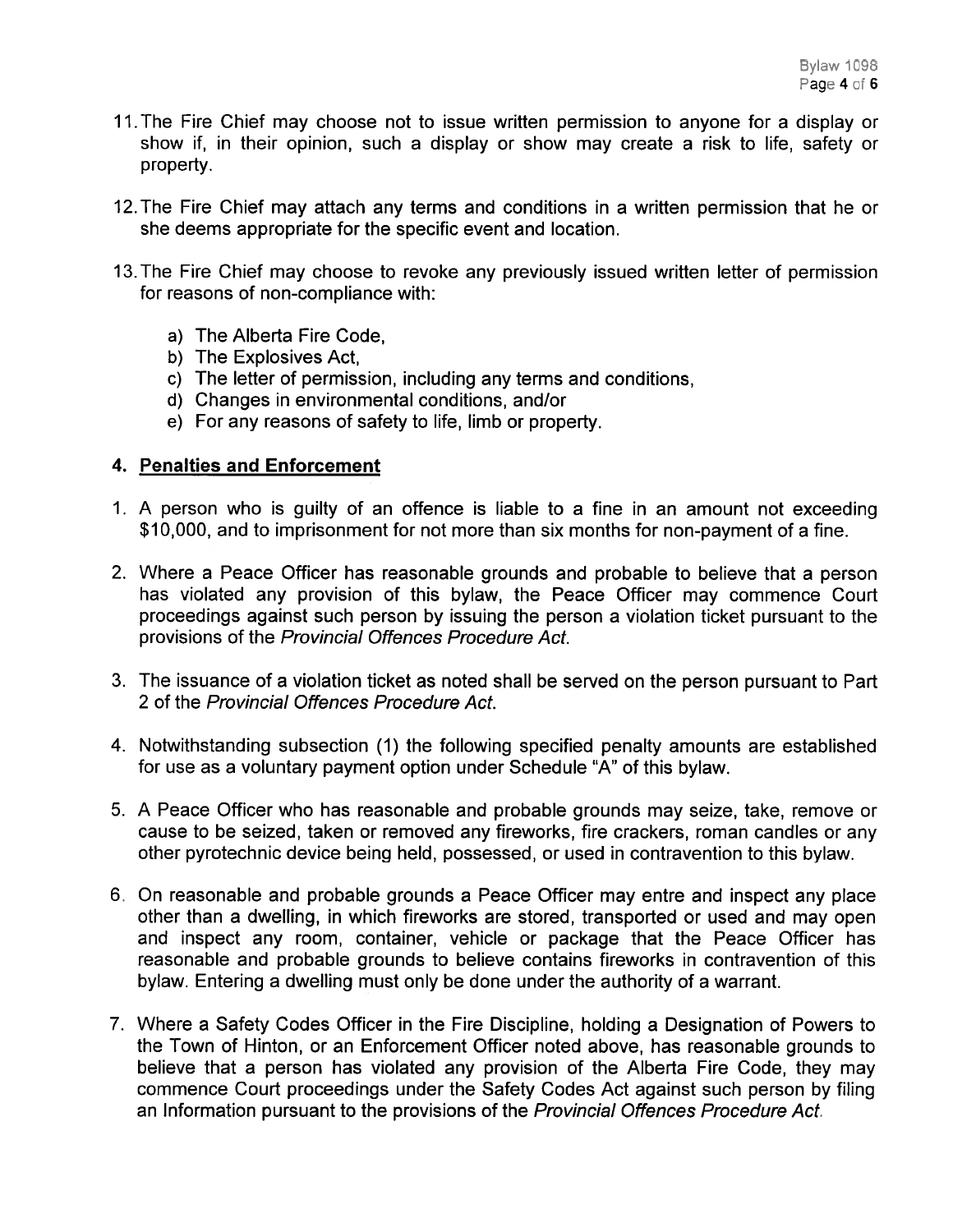This Bylaw comes into force and effect on final reading.

READ A FIRST TIME THIS DAY OF, 20.

READ A SECOND TIME THIS DAY OF, 20.

READ A THIRD TIME THIS DAY OF, 20.

MAYOR

DIRECTOR OF COMMUNITY, CORPORATE & PROTECTIVE SERVICES